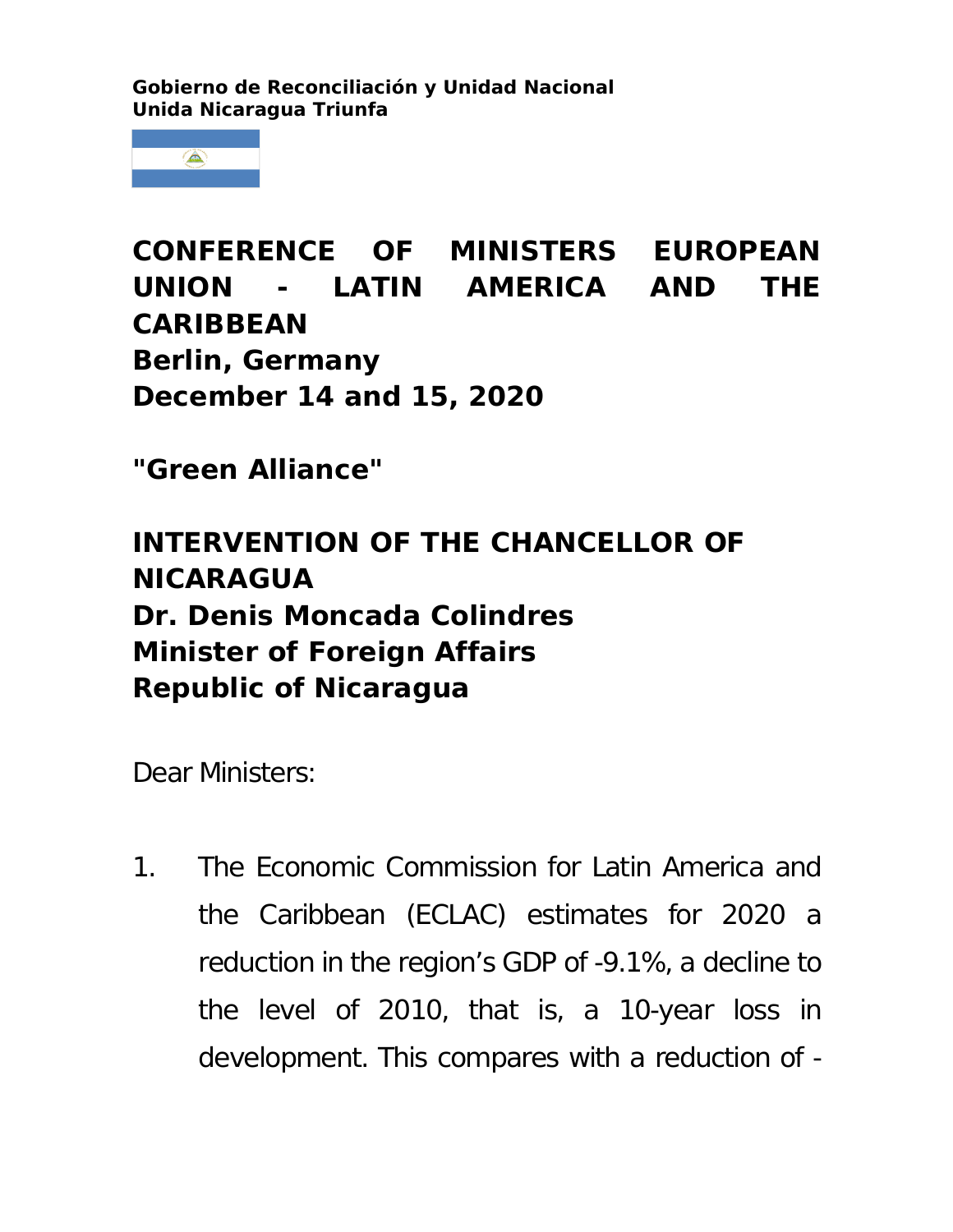5.8% for developed economies according to the IMF. As always, the poor are the most affected, with the number of poor rising to 231 million, representing a 15-year reverse to 2005, while extreme poverty reaches 96 million people, a 30 year reverse to the level of 1990.

- 2. A "Green Alliance" between developed and developing countries is necessary to face the consequences of the combined action of the COVID-19 pandemic and climate change.
- 3. At this point, it is extremely important to note that the 10 largest emitting countries represent 83% of global emissions, while the 100 countries with the lowest emissions represent only 3% and, among them, Nicaragua only emits 0.03%. of global emissions.
- 4. Nicaragua does not agree with achieving carbon neutrality until the second half of the century. This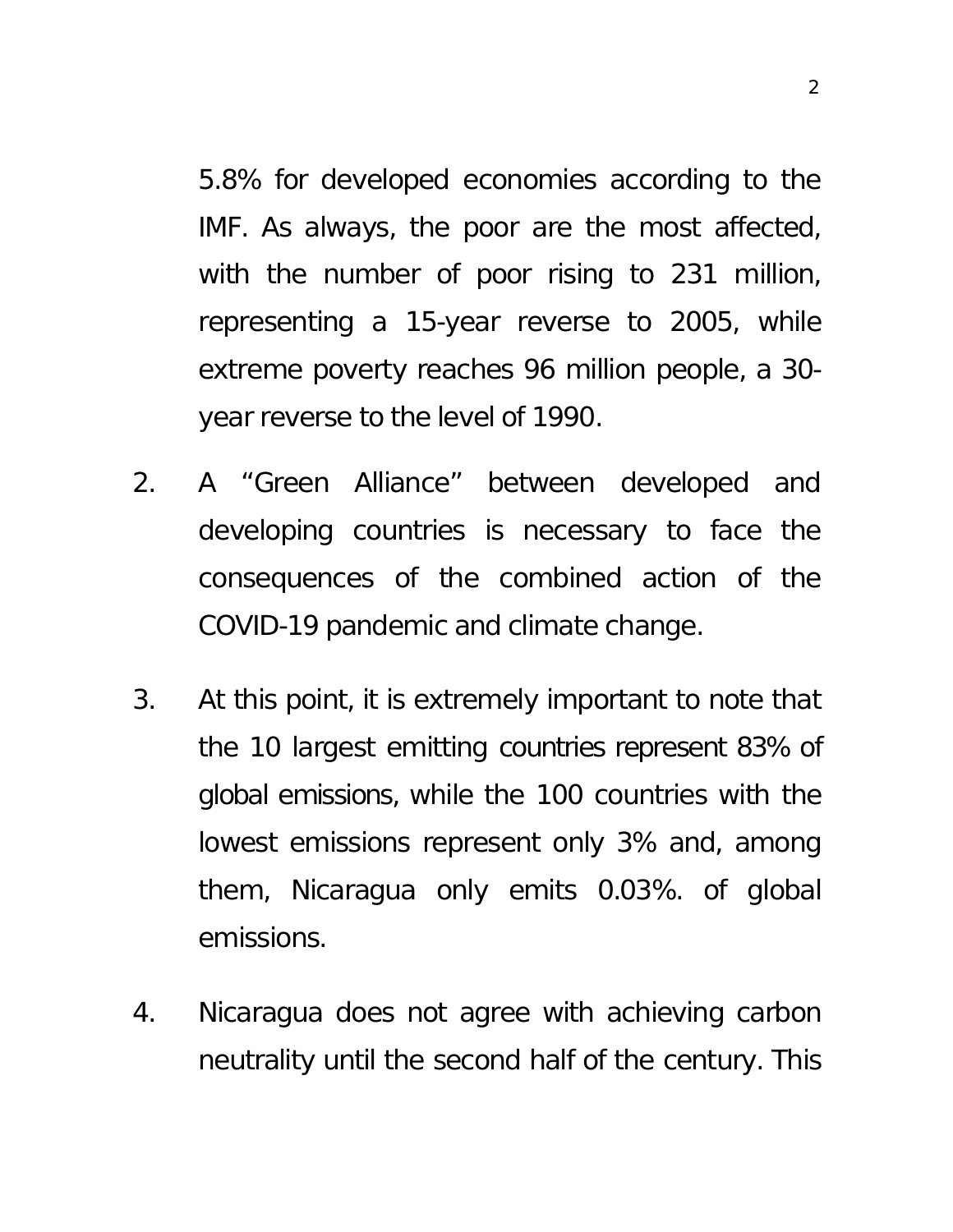represents a huge setback from the 2°C and 1.5°C targets of the Paris Agreement and for carbon neutrality by 2050, according to the IPCC's scientific findings to achieve 1.5°C, critical for developing countries.

- 5. The countries of Central America and the Caribbean are among the most vulnerable to climate change in the world. In the damages suffered after 1998, German Watch includes 5 countries of the sub-region among the 10 most affected countries: Puerto Rico, Honduras, Haiti, Nicaragua and Dominica. In its 2019 report, Nicaragua ranked 6th in climate vulnerability in the world.
- 6. To give an example, last month, November 2020, Central America suffered a category 4 hurricane, ETA, and a second category 5, IOTA, which followed 15 days later. The two hurricanes took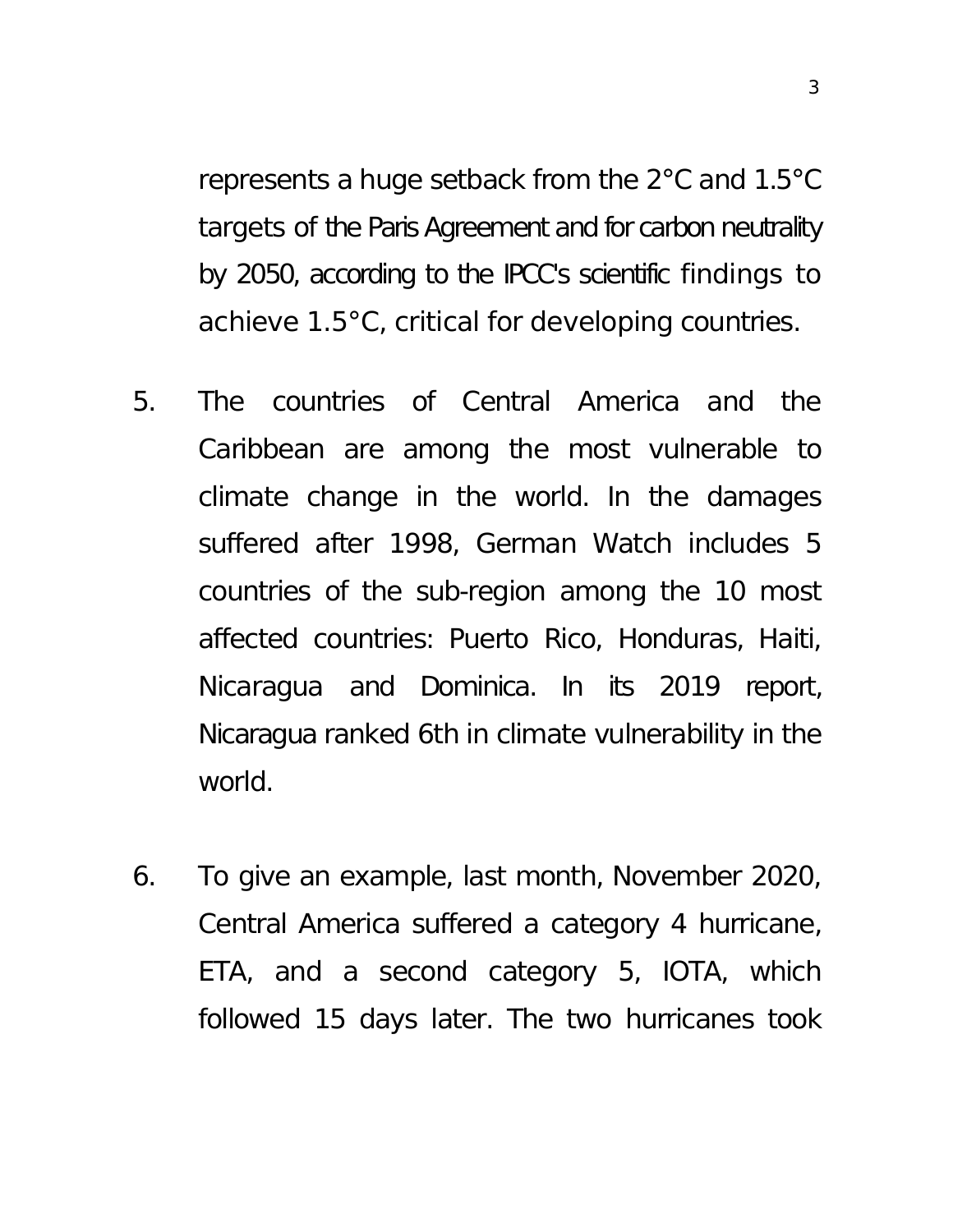more than 150 precious lives and some more are still missing.

The storms caused billions of dollars in damages that are still being estimated. In Honduras, up to 80% of agricultural crops were lost and in El Salvador between 15% and 20% of the coffee harvest. In Nicaragua, preliminary damages are US \$ 740 million, which represents 6% of the GDP, 5,800 homes, 1,750 km of roads, 106 bridges, electrical installations, schools, health facilities, forests, agricultural crops, boats and fishing implements were destroyed.

7. Nicaragua thanks the World Food Program (WFP), winner of the Nobel Peace Prize, for its prompt response to the need for emergency food supplies which occurred due to the passage of Hurricanes ETA and IOTA.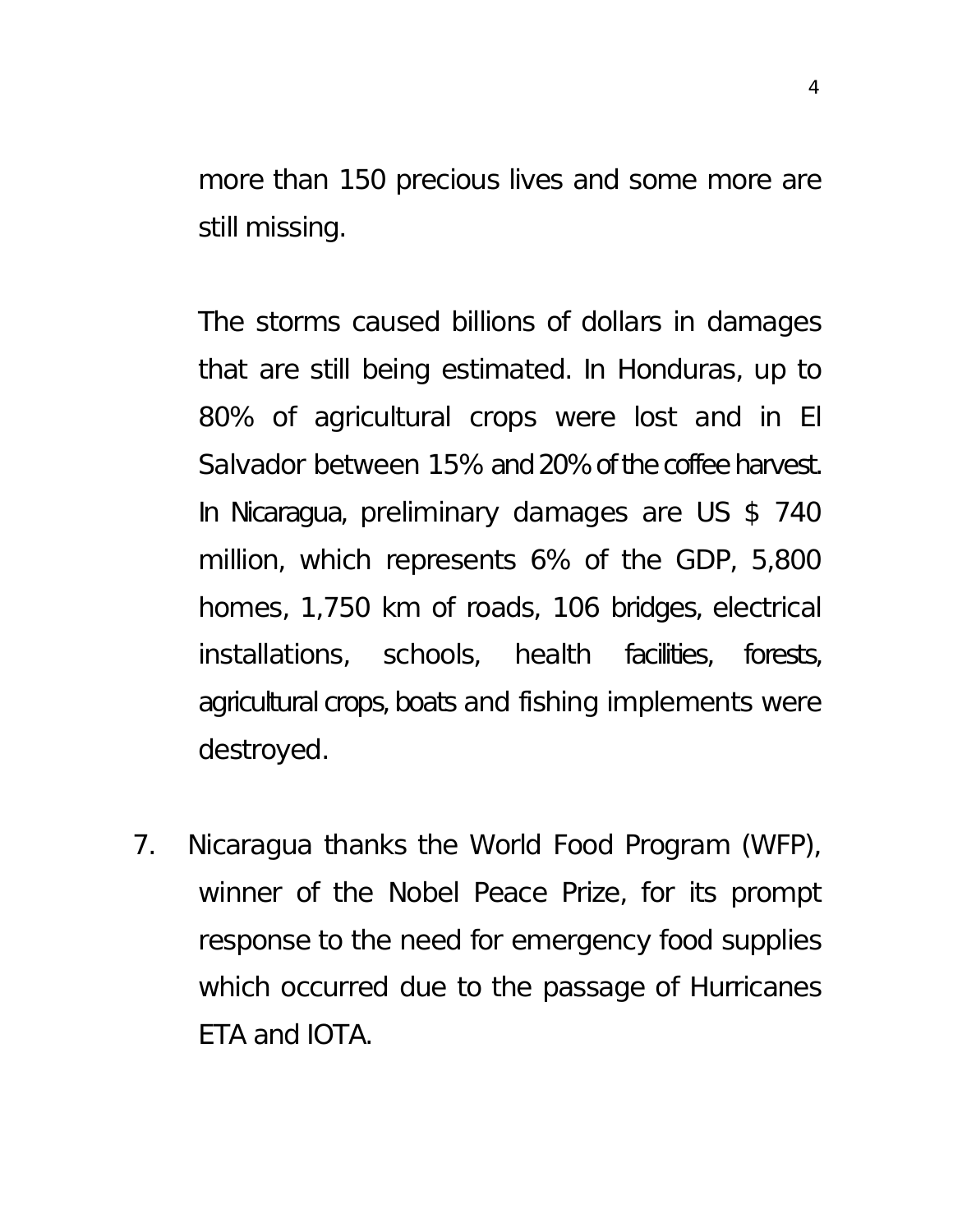- 8. Nicaragua has promoted the inclusion of Loss and Damage, in addition to the categories of Mitigation and Adaptation to Climate Change, both in the Framework Convention and in climate financing.
- 9. As President Comandante Daniel Ortega Saavedra expressed at the 70<sup>th</sup> Period of Sessions of the United Nations General Assembly, on September 2015: *"The Government and People of Nicaragua hope that from the Paris Conference, COP21, a commitment to Climate Justice can emerge, as well as an indispensable Reparation Policy converted into direct and unconditional cooperation. […] Issuers and those responsible for depredation, degradation and imbalances must recognize our losses and contribute to recovery, to the extent of their responsibilities, to restore the Right to Health and Life of Mother Earth and of the Peoples of the World."*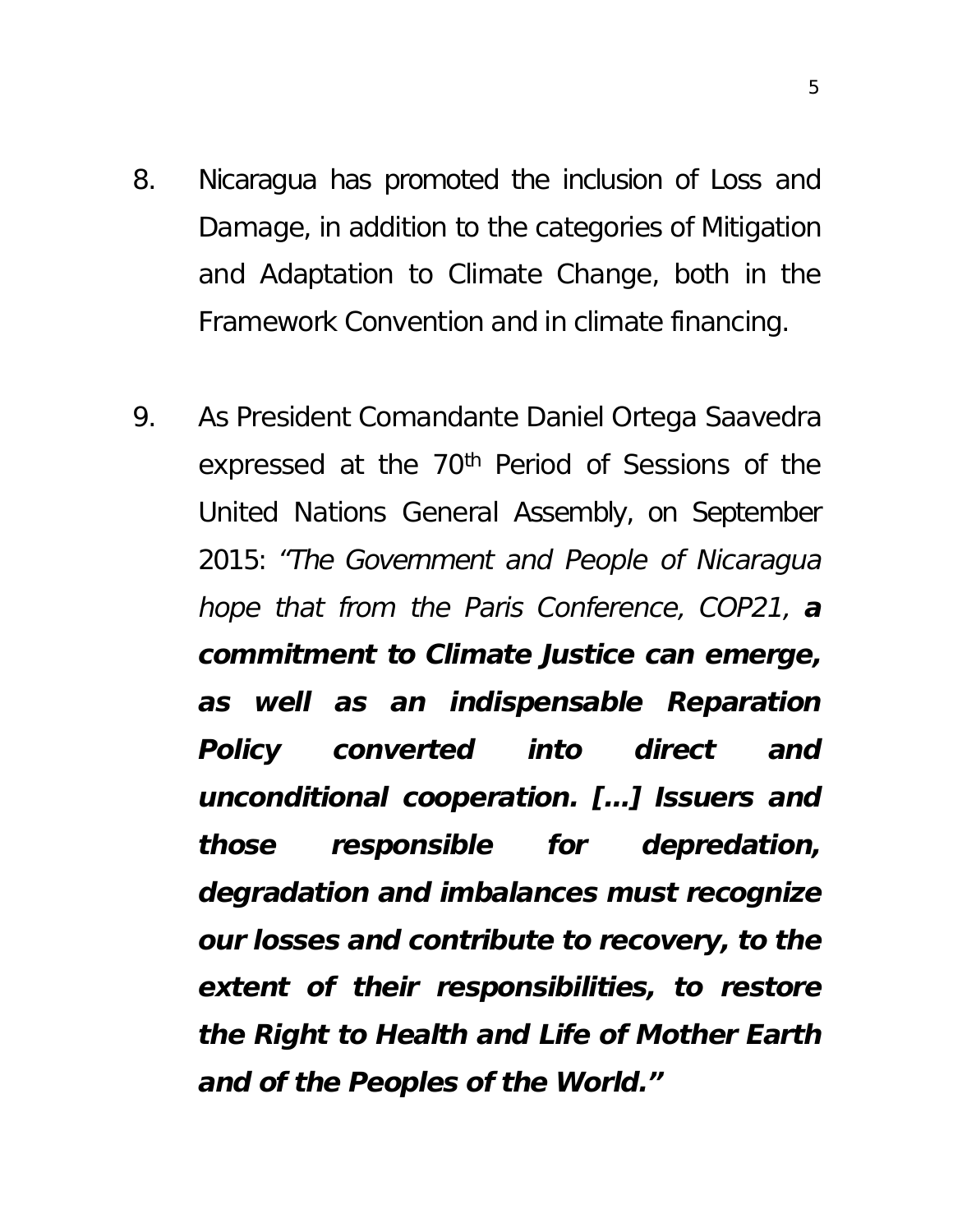- 10. This is "tort" in the Anglo-Saxon Common Law and "losses and damages" in the Napoleonic Code of the Continental Law.
- 11. Faced with the global and regional emergency situation, the Presidents of Central America met among themselves; with the President and Board of Directors of the Central American Bank for Economic Integration (CABEI); and, with the Secretary General of the United Nations. It has been agreed to strengthen the resilient infrastructure in housing, communications and transport routes, resilient and sustainable agriculture, as well as the extension of the MSMEs program to generate employment in the face of the combined crisis of COVID-19 and the effects of climatic events.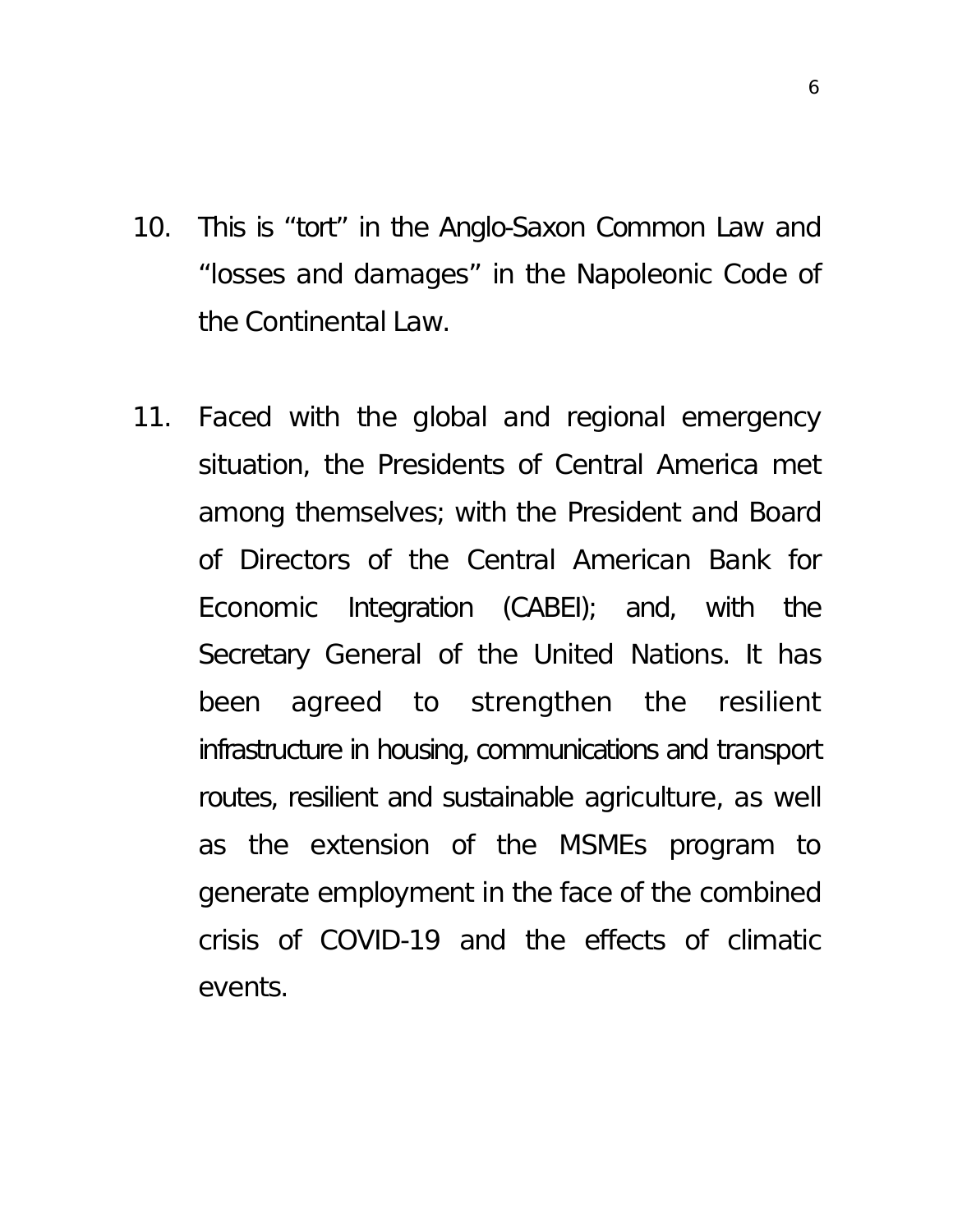- 12. Regarding climate financing, the Secretary General, António Guterres, in his speech on December 2, highlighted the enormous financing potential from institutional investors, citing the example of pension funds.
- 13. There is an urgent need for a world of Peace, Respect, Dialogue and Solidarity. In this world, there is no place for unilateral, coercive, arbitrary and illegal measures that obstruct the achievement of the Sustainable Development Goals (SDGs), by affecting food supply, nutrition, public health or healthcare services. The illegality of coercive measures rises to the degree of crime against humanity, as is the case of applying them during the COVID-19 pandemic.
- 14. Nicaragua is convinced that the presence of the entire International Community, without exclusions, in these Meetings is vital to achieve a world of